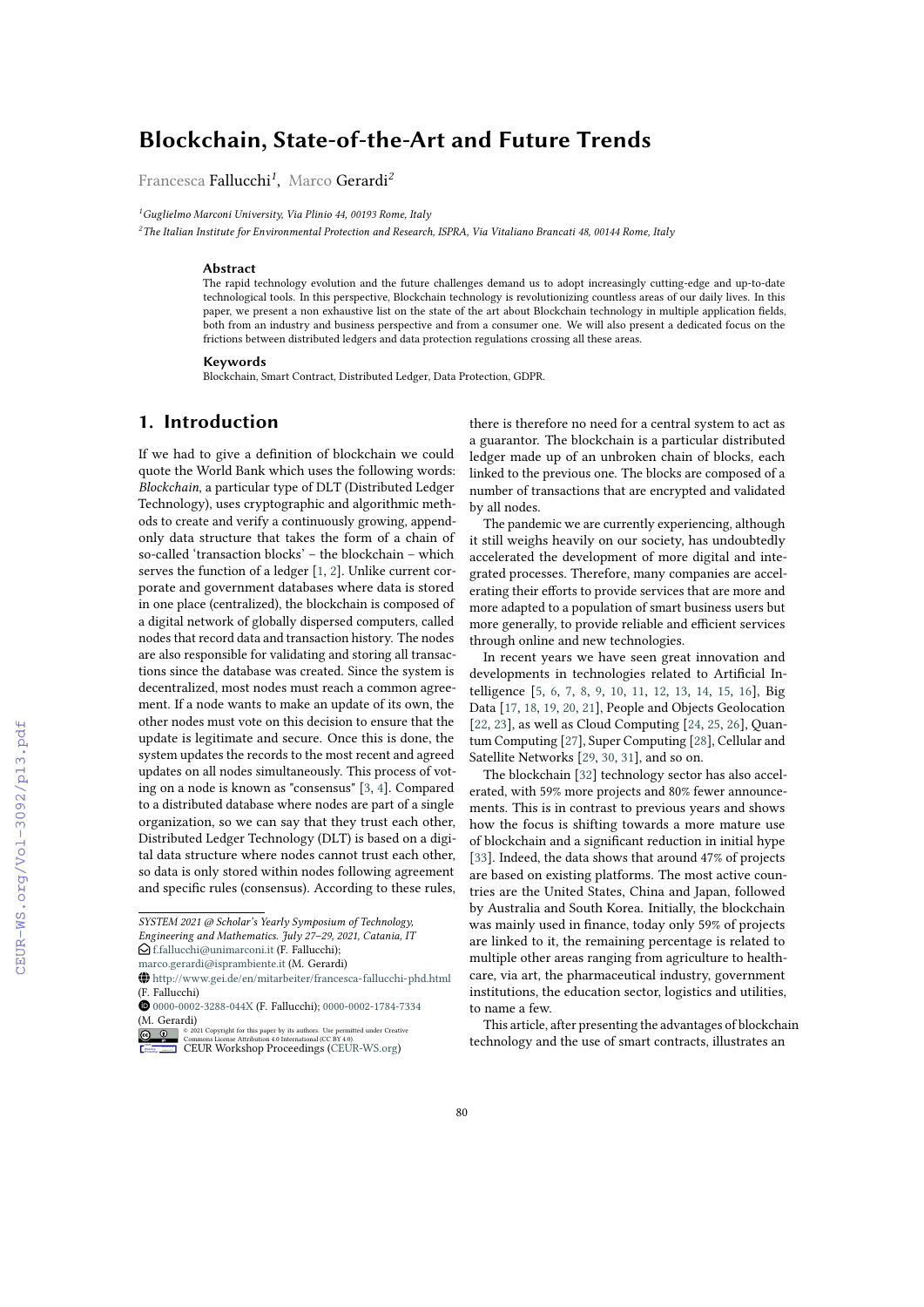overview, far from being exhaustive, of the main application areas of blockchain. Moreover, an in-depth analysis will focus on issues related to the regulation on personal data protection, a problem that involves transversally all areas where it is possible to apply blockchain technology.

The paper is structured as follows: in section II, we talk about related works, what is blockchain, how it works and what are the advantages compared to the use of distributed databases; in section III, we outline the features of blockchain, what smart contracts are and describe the main application areas; section IV analyzes the difficult relationship between blockchain and the legislation on personal data protection. Finally, in section V we summarize our work, draw conclusions, and outline possible future studies.

# **2. Related work**

In this section, we will describe what a blockchain is, how it works and what its most important uses are. We also illustrate why the blockchain, despite being a distributed database, overcomes its limitations and expands its potential and use.

Before talking about blockchain, it is essential to introduce distributed systems [\[34\]](#page-7-0) as the core of any blockchain is composed of a distributed and decentralized system. A distributed system is made up of two or more nodes (computers connected to each other via telematics) that collaborate simultaneously for a common goal, giving the perception to the end user that they are one system. An example is represented by the well-known e-commerce platform Amazon that is based on a large distributed system but users see it as a single, coherent platform. In a distributed system, all nodes are able to exchange information directly, without the necessity of a centralized element acting as a director. The main objective of a distributed system is to ensure fault tolerance and efficiently manage the communication and exchange of data and information between nodes. In fact, even if some nodes of the network should be unreachable, the system as a whole will be able to provide the service for which it was designed, without interruption and without providing disservice. When a database uses distributed technology to manage information of interest to stakeholders, it is referred to as a distributed database or distributed ledger (also called distributed ledger technology or DLT).

A distributed ledger is a ledger where data is entered, updated and controlled in a distributed manner among users, without the need for a central governing body. In this new scenario, data is stored in the ledger only when a consensus has been reached between the parties involved. Subsequently, this data is time stamped and a unique encrypted signature is assigned to each transaction. Each party involved in maintaining the ledger has its own

local copy of the ledger and contributes to the maintenance of the distributed network by providing computing power and storage. All records in the ledger are searchable by nodes in the network and all information contained therein is verified and auditable. In summary, a distributed ledger can be viewed as a database whose data is replicated, shared, synchronized, and geographically distributed across multiple nodes in a network that communicate and collaborate via specific consensus and workload-sharing protocols.

Although the technology used for distributed ledgers and the blockchain share the same conceptual origin and have the same purposes, they are not exactly the same thing. The blockchain is as a particular distributed ledger with a distinct set of features and operational processes that give it significant value. Unlike distributed ledger, blockchain bundles transactions into blocks protecting them against tampering with powerful cryptographic systems, moreover each block is sequentially linked to all other blocks in the chain. These blocks, once inserted into the chain, are immutable and can be used to reconstruct the history of all the data within the blockchain. In addition, there is a consensus system (e.g. Proof of Work - POW or Proof of Stake - POS) to determine how new blocks should be added to the blockchain.

The most famous use of the blockchain is the technology behind bitcoins [\[32\]](#page-7-1). In this case, the blockchain records currency transactions, which is the transfer of currency from one wallet to another. This is just one of the potential applications of the technology, in fact, blockchains are useful in many other fields both industrial and tertiary and for many other types of recordings that go far beyond simple financial transactions. They can be used for all information that needs to be recorded in an immutable way such as health data in medical records, contracts, property transfers, purchase of goods and services and much more.

# **3. Blockchain: the concrete benefits and most promising applications**

In this chapter, we are going to outline the main features of blockchain technology, pointing out its positive sides and possible fields of application. In fact, in the last few years, analysts have hypothesized that a large part of the industries could benefit more or less strikingly from the use of distributed ledger in general and blockchain in particular.

There are several cases of commercial use of blockchain, with transactions that are automatically verified and organized by a decentralized platform that does not require the supervision of a central entity or subject, while en-

81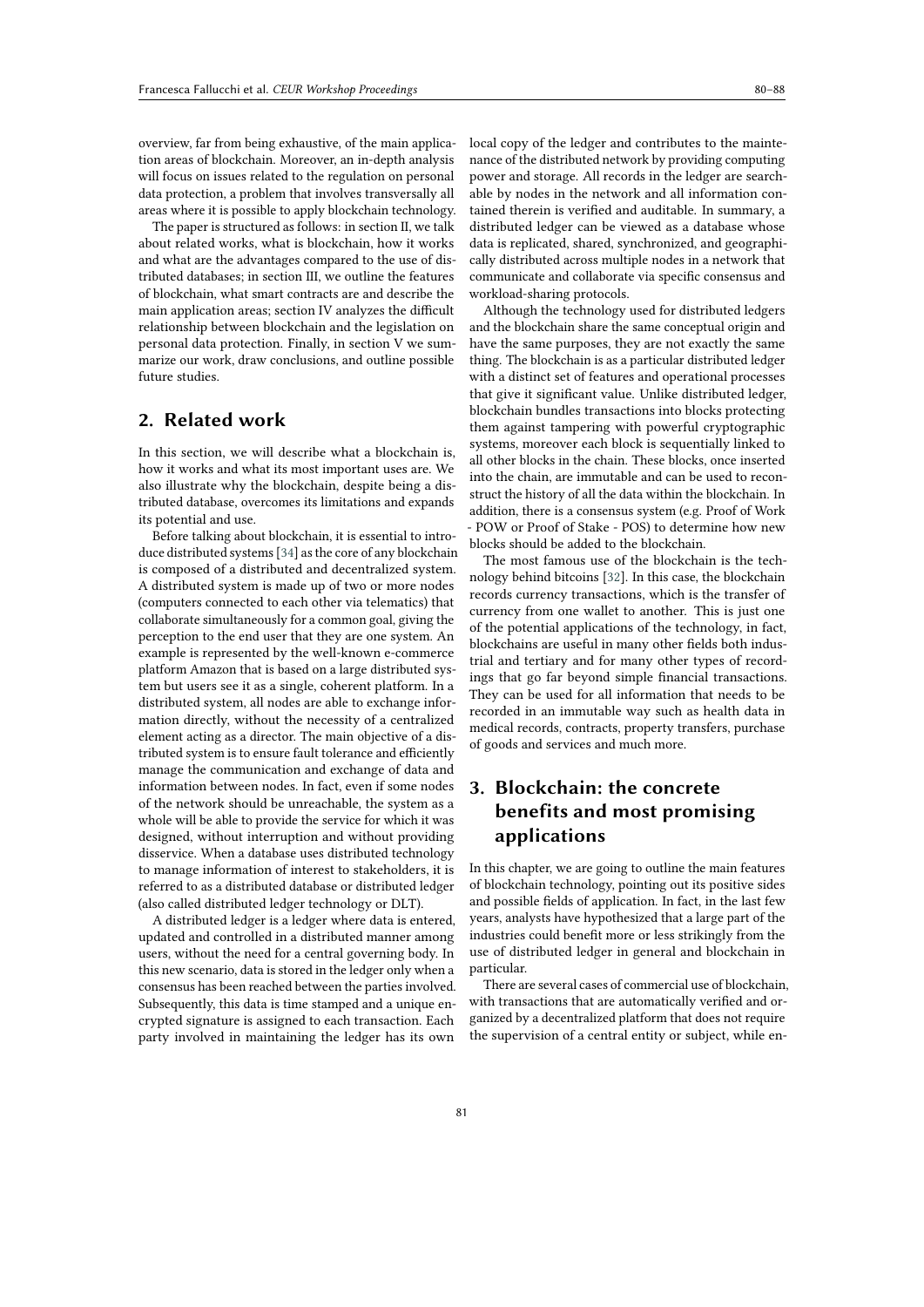suring resistance to tampering and fraud.

In the second part of this chapter, we will present a (non-exhaustive) list of some of the ways through which companies - large and small - are looking to harness the power of blockchain technologies.

### **3.1. Blockchain benefits**

In the previous chapter, we briefly introduced what blockchain is and some of its main features. Now we focus on the "why", i.e. why we are hearing more and more about it and the benefits that block- chain can provide to businesses and private citizens. What has acted as a catalyst, determining its diffusion, has been the innovative concept of the Internet of Value [\[35\]](#page-7-2). This term refers to the use of the Internet as a means of transferring and storing values of all kinds, not just currencies and securities, but also intellectual property, music, art, scientific results, etc. In this context, Blockchain plays an essential role since it guarantees, for this purpose, several important advantages, including:

- 1. Efficiency: the exchange of values takes place in "near" real time.
- 2. Decentralization: This is perhaps the most important concept of a blockchain, as there is no need for a third party or intermediary to vouch for the validation of transactions and information entered into the distributed database. In fact, a consensus mechanism shared and accepted by all nodes in the network is used to validate transactions and blocks. For this reason, the Blockchain is defined as a trustless system.
- 3. Distributed Structure: Since the data is replicated on all nodes of the network and geographically dispersed across the globe, the system is highly resistant to failure or cyber-attacks. Since each node has a copy of the entire database, there is no single point of failure and any damage to a peer in the network does not affect the overall system operation, unlike in centralized systems where a cyber-attack or a data center blackout can interrupt the service of an entire system. This redundancy gives the entire network high availability and reliability.
- 4. Transparency: The data contained in the blockchain are available to all nodes of the network and in the case of public networks, they are also freely available to anyone who accesses the network, while not actively contributing to the subsistence of the system. This feature provides the blockchain with the peculiarity of being transparent and therefore trust towards the system is guaranteed by this feature.
- 5. Unalterability: Once the data has been written in the blockchain, it is extremely difficult to

modify it as this would involve a huge expenditure of computing power. If, for example, you wanted to modify a transaction that was written 10 blocks ago, a hacker would have to modify and recalculate all 10 blocks or cut the chain and invalidate the next 9 blocks. This is, in reality, an almost impossible practice to implement on many blockchains.

- 6. Highly secured structure by design: All blockchain transactions are encrypted so it gives the network high integrity.
- 7. Programmability: instructions can be included within blocks that trigger specific actions when certain conditions occur.
- 8. Incontestability: the decision to validate a piece of information is not taken only by a node, but through a secure consensus-gathering mechanism within the network, making it particularly difficult to contest the choice made by the most.

#### **3.2. Promising applications of blockchain**

From what has been said so far, it is clear that the listed benefits are closely related to the world of finance and everything that surrounds it. In fact, initially, the Blockchain was used to certify transactions between people. Nowadays, anyone has already heard terms like Bitcoin[\[32\]](#page-7-1), Cryptocurrency, Ethereum [\[36,](#page-7-3) [37\]](#page-7-4), smart contract [\[38\]](#page-7-5), etc. In recent years, however, the areas of application of the Blockchain have multiplied, going to affect sectors such as: logistics, public administration, food chain, health care, telecommunications, insurance and so on.

Despite the great ferment, the technologies are not yet fully mature and there are still few concrete applications. The flip side of the coin is that there are still huge opportunities to be exploited: only 37% of large companies and 20% of Italian SMEs are familiar with these technologies. Less than 2% of large and 1% of small companies have started projects [\[39\]](#page-8-0). Internationally, in 2019, there were 488 blockchain and distributed ledger projects launched worldwide, up 56% from 2018, bringing the total to 1,045 over the last 4 years. But of these only 158 are implementations, of which just 47 are already operational, the rest are experiments or Proof of Concept, while as many as 330 are just announcements. Despite the pandemic we are experiencing, the growth of blockchain-based technologies has not seen any slowdown. On the contrary, there has been significant growth. Out of 1,242 initiatives surveyed from 2016 to 2020 [\[40\]](#page-8-1), there are 267 initiatives launched in the last twelve months at the international level by companies and public administrations, which include 70 announcements and 197 concrete projects (of which 83 are operational, the rest experiments or proof of concept). Compared to 2019, concrete projects grew by 59%, while announcements dropped by 80%, a sign of

82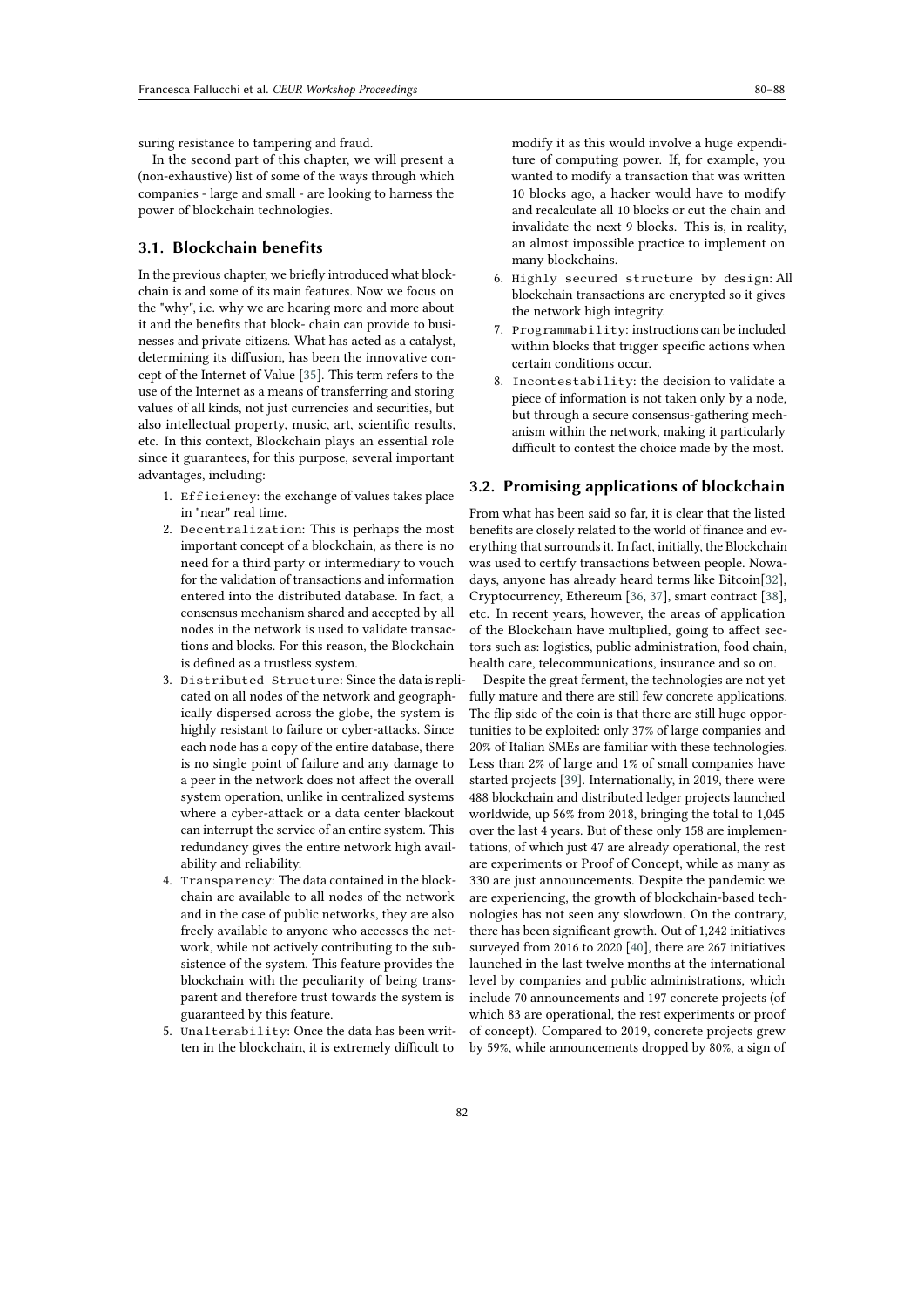a market that is moving away from media hype to focus on more operational initiatives; 47% of cases mapped in 2020 use existing platforms, a sign that operators' focus is shifting more toward application development and less on creating new platforms.

In this context, almost all the projects currently in use, in the development and design phase cannot disregard the presence of smart contracts, i.e. computer-based contracts that allow the full exploitation of the potential of the blockchain.

In the next section, we explain what smart contracts are and why they are so important in the innovative context that blockchain brings.

While in the next one we will indicate a list of applications and examples of Blockchain use, certainly not exhaustive but enough to understand the enormous affect that this technology is having and will have, from now on all of us.

#### **3.2.1. Smart contract**

Nick Szabo, an American computer scientist who invented a virtual currency called "Bit Gold" in 1998, defined smart contracts as computerized transaction protocols that execute terms of a contract[\[38\]](#page-7-5). A modern definition of a smart contract could be formulated as follows: "A smart contract is an event-driven program, written in a specific programming language (depending on the blockchain on which it is deployed), executed on the nodes of a blockchain that produces as a result a state change of the distributed ledger on which it insists." The state change is generally represented by a transaction that changes the blockchain. When a smart contract is invoked, the expected outcome is purely deterministic based on data provided as input. Since one of the main characteristics of the blockchain is its quality of acting as a decentralized database shared among all actors that are part of the network, without the involvement of intermediaries or third parties, this peculiarity allows the smart contract to be executed without the possibility of alteration, in a certain way, saving time and money. These specialties are attracting the interest of many companies, both public and private, who are investing large amounts of capital in this sector. Currently, the best known smart contracts are those that insist on the Ethereum blockchain, but others are also emerging such as, just to name a few, EOS [\[41\]](#page-8-2) and BSC (Binance Smart Chain) [\[42\]](#page-8-3). Since these blockchains are "turing com-plete"<sup>[1](#page-3-0)</sup> it is possible to create highly customizable smart contracts and the areas of application can be the most varied, not only the financial field, but embracing virtually all industries. After providing a definition of smart contract let's see what smart contracts are, in more detail. A smart contract is composed of a set of instructions written in a

specific programming language that run on a blockchain and represent a set of rules agreed upon by the parties involved in the project. If, at run-time, these predefined rules are followed, the smart contract executes automatically to produce the expected output. Depending on the underlying agreement, these lines of code enable both decentralized execution and verification and enforcement of the previously defined contract terms. Smart contracts allow for the exchange of anything that may have value to the parties involved, for example: money, stocks, property, etc., in a totally transparent manner, without the need for an intermediary and keeping the system free of conflicts of interest. Smart contracts do not only define the rules of the game of any agreement, they are also responsible for the automatic execution of these rules and compliance with the obligations set forth. In other words, smart contracts are automatically executed lines of code stored on a blockchain that contain predetermined and well-defined rules with no possibility of misunderstanding. In this scenario, the space for fraud is reduced and since there are no intermediaries of any kind, the costs and possible risks of conflicts of interest are also limited.

#### **3.2.2. Blockchain applications and examples**

In this section we present a review of blockchain applications, in order to understand how and where this emerging technology is playing a leading role nowadays and where we will see it gaining an increasingly relevant space in the coming years. The list below is only a part of the possible applications, and has been selected to highlight also those areas where the use of a blockchain could radically change the current scenario  $2^3$  $2^3$  $2^3$ .

Banking, Finance and payments: Financial institutions are probably the most advanced sector in terms of blockchain exploration, with initiatives capable of channeling the activity of many prominent players. Since banks and financial institutions essentially serve as repositories and secure centers for currency transfer, blockchain, as a digitized, secure, tamper-proof ledger, can ensure the same function while reducing costs and time. As an example, Switzerland's UBS [\[43\]](#page-8-4) and Britain's Barclays [\[44\]](#page-8-5) are already experimenting with a way to accelerate back office, money management and transfer functions using blockchain.

Insurance: Blockchain technology enables a wide range of options, for example for the decentralized management of an instant policy, capable of significantly lowering both complexity and activation and management costs, while also eliminating the need for intermediation. Thanks to blockchain, insurers can automate many opera-

<span id="page-3-1"></span><sup>2</sup>https://tech4future.info/blockchain-cose-esempiapplicazioni/

<span id="page-3-2"></span><sup>3</sup>https://www.blockchain4innovation.it/iot/blockchainbenefici-concreti-le-applicazioni-piu-promettenti-27-settori/

<span id="page-3-0"></span><sup>1</sup>https://en.wikipedia.org/wiki/Turing\_completeness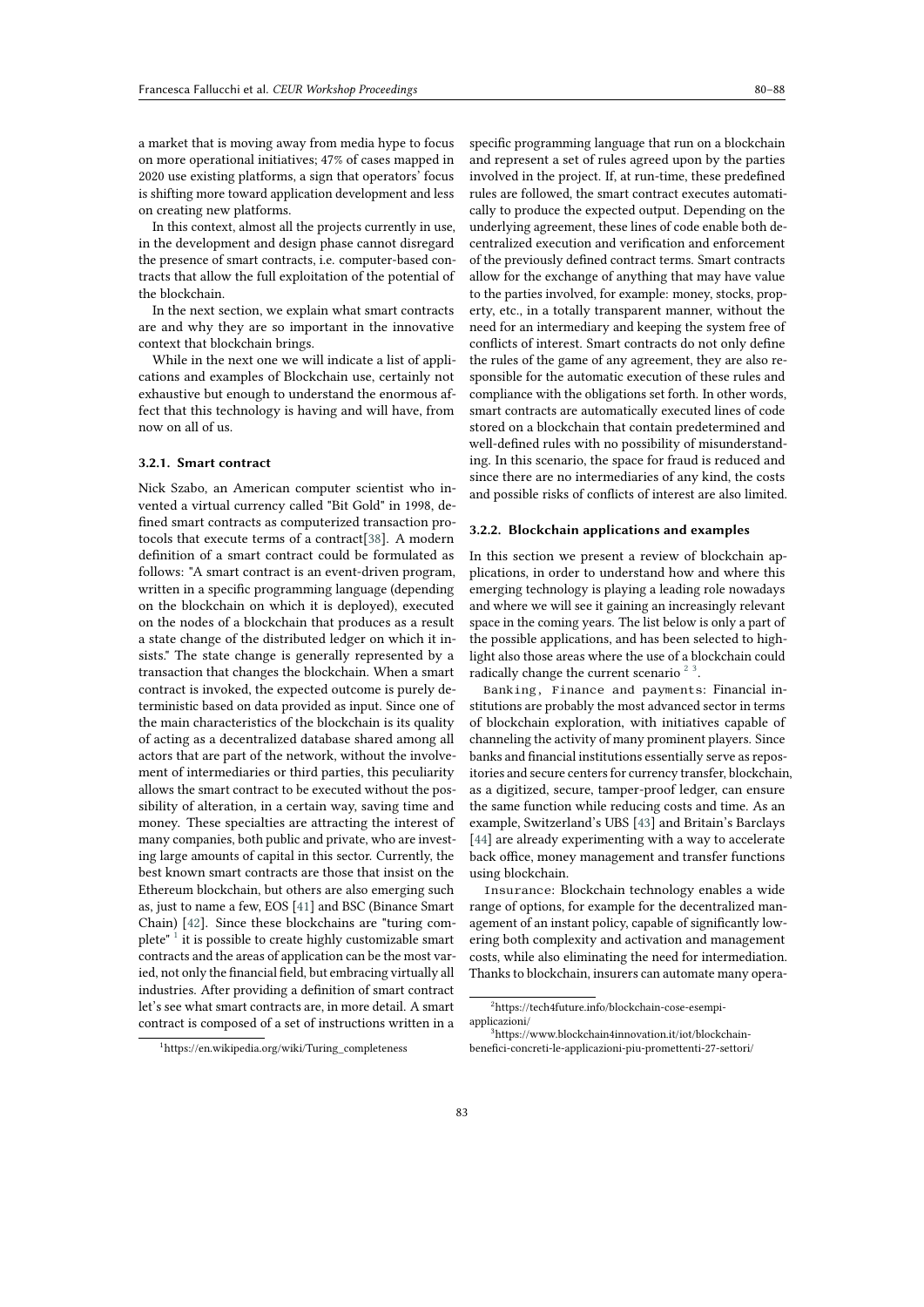tions: the premiums calculation, the system of appraisals and claims settlements, obtaining and guaranteeing the insured maximum transparency at every stage [\[45\]](#page-8-6).

Agrifood sector: The food supply chain is probably one of the most complex fields of application, as the number of actors and products involved is extremely high, as is the number of relationships that are structured through the life stages of the product, from its cultivation/farming to its consumption on the table. Keeping track of everything is a huge undertaking, which the blockchain is beginning to lighten and make much more efficient, especially in terms of security and transparency for all stakeholders [\[46\]](#page-8-7).

Healthcare: Healthcare institutions suffer from a chronic inability to securely share data between different platforms and institutions. Better collaboration between data providers means, in essence, a greater likelihood of making accurate diagnoses, a greater likelihood of opting for effective treatments and, more generally, an increase in the overall ability of healthcare systems to provide good care. Blockchain applied to the healthcare sector allows hospitals, payers and other healthcare facilities to share access to their networks without compromising data security and integrity. Startup Gem<sup>[4](#page-4-0)</sup> has launched Gem Health Network, a platform based on distributed ledgers (and opensource peer-to-peer project Ethereum, in particular) combined with multi-signature and multifactor authentication technology to create a highly secure universal data infrastructure. Tierion  $^5$  $^5$  is another startup that has developed a platform for data storage and verification in the healthcare sector.

Pharmaceutical industry: In the case of pharmaceuticals, the blockchain makes a decisive contribution to the supply chain, especially to avoid counterfeiting and fraud, which would otherwise be very difficult to identify, since, without a unique identifier, it is extremely difficult to recognise a genuine drug from a non-original one [\[47\]](#page-8-8).

Government and public administration (PA) [\[48\]](#page-8-9): The introduction of blockchain in PA procedures represents one of the most interesting application areas as it will produce a real revolution in the quality of services offered to citizens. The scenario is not an easy one to implement, and there are what we might call generational barriers in terms of digital culture, not only on the part of the institutions, but above all on the part of the end users, the citizens. The blockchain could make services efficient and transparent, the request for useful data would be available almost in real time, and it would also allow the certification of authenticity, timestamping and ownership of the provided data [\[49\]](#page-8-10). In this field, the Department of Homeland Security (DHS) has provided a

number of grants to explore innovative solutions using blockchain technology for secure digital identity management, to improve the anti-counterfeiting capabilities of digital documentation to prevent fraud and forgery [\[50\]](#page-8-11). In addition to reducing the number of human resources needed to deliver many services, the blockchain would also provide a huge motivational factor for civil servants, who would see the results of their work tracked in a transparent manner, including in relation to the achievement of annual performance targets.

School and academia: The Holbertson School of Software Engineering, based in San Francisco, California (USA), has announced that it will use blockchain technology to authenticate academic degrees and certificates [\[51\]](#page-8-12). Other universities have also started to implement tools based on distributed ledger technology to ensure greater transparency in the management of academic certificates. Another important benefit comes from saving time and costs associated with managing thousands of paper documents.

Electoral voting (e-voting) [\[52\]](#page-8-13): Elections require authentication of voter identity, secure storage of records and a fully transparent counting and counting process to determine the winner. Blockchains can serve as a useful tool for selecting, monitoring and counting votes while reducing attempts at electoral fraud. Follow My Vote $^6$  $^6$  has already been used in testing during the US  $\,$ presidential election as an end-to-end verifiable online voting system.

Logistics and large-scale retail trade: Logistics is one of the privileged areas for the digitalization of processes. Thanks to blockchain, goods can be uniquely tracked during transport and storage in the warehouse, minimizing the possibility of error. This can be used by large-scale retail systems to manage the entire supply chain more safely and efficiently. This is a very interesting detail, if we consider that this technology can be easily combined with other services, such as data analysis based on artificial intelligence, which allows optimizing order processes thanks to predictive simulations [\[53\]](#page-8-14).

Buying and selling of goods and services: Critical issues found in the buying and selling of movable and immovable assets include lack of transparency primarily during and after transactions, excessive reliance on paper, and possible fraud and errors in public records. Blockchain offers a way to reduce the need for paper support for recording data and thus leads to faster transactions related to contract drafting, identification of counterparties and precise details of the purchase and sale. Decentralized databases applied to this industry can help record, track and transfer e.g. land titles, title deeds, liens etc. and help ensure that documents are accurate and

<span id="page-4-1"></span><span id="page-4-0"></span><sup>4</sup>https://enterprise.gem.co/health/ <sup>5</sup>https://tierion.com/

<span id="page-4-2"></span><sup>6</sup>https://followmyvote.com/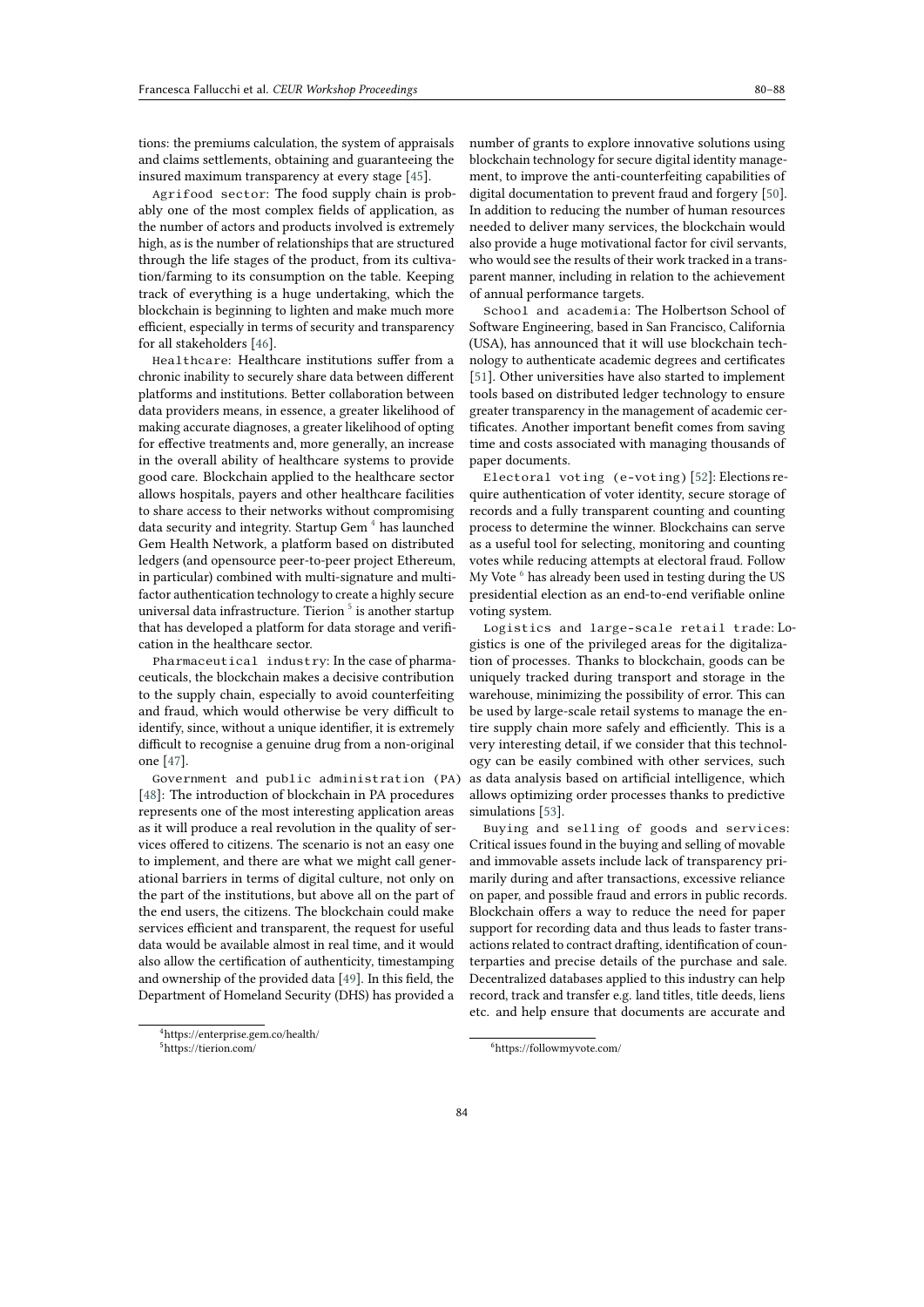verifiable. Purchasing of services can enjoy the same benefits as processes are streamlined and payments are secure and directed to those involved, without the need for intermediaries. Ubitquity  $^7$  $^7$  has developed a platform for financial institutions and mortgage companies to manage the related documents in a fully transparent manner, improving back-office administration and reducing as-sociated costs. Visa and DocuSign<sup>[8](#page-5-1)</sup> presented a report documenting an experiment conducted in the car leasing industry. The two used distributed ledgers to build a proof-of-concept system for a process that culminates in the leasing of a car in a completely autonomous and unrelated manner.

Art and collecting: NFTs (Non Fungible Tokens) [9](#page-5-2) are literally revolutionizing the art market and beyond. The possibility of making a digital work unique has contributed to give value to goods that otherwise, due to their natural reproducibility, would have been completely devoid of it. This phenomenon has led many artists to tokenize their digital works on special platforms (Super-Rare  $^{10}$  $^{10}$  $^{10}$ , Rarible  $^{11}$  $^{11}$  $^{11}$ , etc.) that regulate the market, giving the creator a royalty for each subsequent transaction. An anthology of works by the digital artist Beeple was recently auctioned at Christie's for a sum close to 70 million dollars. Collectibles are also benefiting from NFT technology as the U.S. NBA  $^{12}$  $^{12}$  $^{12}$  is selling "top shoot" of its basketball players. Another famous example is the collec-tion of pixel art images called Cryptopunks<sup>[13](#page-5-6)</sup>, which has currently reached staggering figures. NFTs also offer the ability to sell digital versions of some of their tangible products, thus creating entirely new markets. Gucci , has released virtual sneakers in the form of NFTs  $^{\rm 14}.$  $^{\rm 14}.$  $^{\rm 14}.$ 

Beyond these examples there are many other fields of possible application of blockchain, such as: industry 4.0 [\[54\]](#page-8-15); electricity [\[55\]](#page-8-16); telecommunications  $^{15}$  $^{15}$  $^{15}$ ; notary  $^{16}$  $^{16}$  $^{16}$ ; industrial and intellectual property  $^{17}$  $^{17}$  $^{17}$ ; retail  $^{18}$  $^{18}$  $^{18}$ ; gaming  $^{19}$  $^{19}$  $^{19}$ ; charities  $20$  and defence  $21$  just to name the most famous

<span id="page-5-5"></span><sup>12</sup>https://nbatopshot.com/

<sup>14</sup>https://www.inputmag.com/style/gucci-virtual-sneakers-nftwanna-fashion-augmented-reality

<span id="page-5-8"></span><sup>15</sup>https://www2.deloitte.com/de/de/pages/technology-mediaand-telecommunications/articles/blockchain-at-telco.html

<span id="page-5-9"></span><sup>16</sup>https://www.forbes.com/sites/forbestechcouncil/2019/11/12/ablockchain-based-digital-notary-what-you-need-toknow/?sh=393ebd7d4557

<span id="page-5-10"></span><sup>17</sup>https://www.automation.com/en-us/articles/january-

2021/the-future-of-blockchain-in-intellectual-property <sup>18</sup>https://101blockchains.com/blockchain-in-retail/

<span id="page-5-13"></span><span id="page-5-12"></span><span id="page-5-11"></span><sup>19</sup>https://playtoearn.net/blockchaingames

<sup>20</sup>https://academy.ivanontech.com/blog/exploring-theblockchain-charity-sector-and-charity-projects

<span id="page-5-14"></span><sup>21</sup>https://eda.europa.eu/webzine/issue14/cover-

ones.

# **4. Blockchain, privacy and GDPR compliance**

In the chapter we analyze an issue that cuts across all applications related to blockchain technology, in fact we examine the difficult relationship and integration between blockchain technology and personal data protection.

Every action we daily perform on the network leaves a fingerprint that, if ordered chronologically, allows us to define our "life stream". Combining our "life stream" with that of all users around the globe, we can only imagine the immense amount of data that surrounds us, defined as Big Data, i.e. structured and unstructured information that needs to be aggregated and analyzed in order to be better exploited. More generally, the term Big Data refers to that set of data that is too large and complex to be analyzed with traditional application and computing software. Big data are strategic in many fields as they improve the user experience; they allow the creation of machine learning models; they provide important indications for the development and improvement of existing products; they allow the realization of predictive models that identify frauds and potential malfunctions of systems; they provide useful information to improve business procedures and finally they give a push towards innovation as they can be useful to create new products and strategies anticipating (or channeling) the desires of users. Consequently, it is of paramount importance that this growing amount of data is stored securely, tamperproof, and without the possibility of being counterfeited and altered. In this perspective, blockchain technology can be a useful ally of big data to manage the limitations just highlighted because once a data is saved within the blockchain acquires the following features: decentralized, transparent and immutable (these features have already been described in previous chapters so we will not go into them in this section). The other side of the coin is represented by the impact that this collaboration has and will have on privacy and on the right to protection and confidentiality of personal data. Fraudulent uses and data breaches involving companies and governments are increasingly frequent. In fact, the "Cambridge Analytica" scandal [\[56\]](#page-8-17) has caused a stir, where data ideally sold for market research have instead been used, according to the investigation, to support the election campaign of the US President by a third party government. It will therefore be necessary to find a balance between current legislation (first and foremost the GDPR - General Data Protection Regulation [\[57,](#page-8-18) [58\]](#page-8-19)), research/development and the use of these new technologies. In fact, there are

<span id="page-5-0"></span><sup>7</sup>https://www.ubitquity.io/

<span id="page-5-1"></span><sup>8</sup>https://www.docusign.com/products/blockchain

<span id="page-5-2"></span><sup>9</sup>https://ethereum.org/en/nft/

<span id="page-5-3"></span> $10$  https://superrare.com/  $\,$ 

<span id="page-5-4"></span> $\frac{11}{11}$ https://rarible.com/

<span id="page-5-7"></span><span id="page-5-6"></span><sup>13</sup>https://www.larvalabs.com/cryptopunks

story/blockchain-technology-in-defence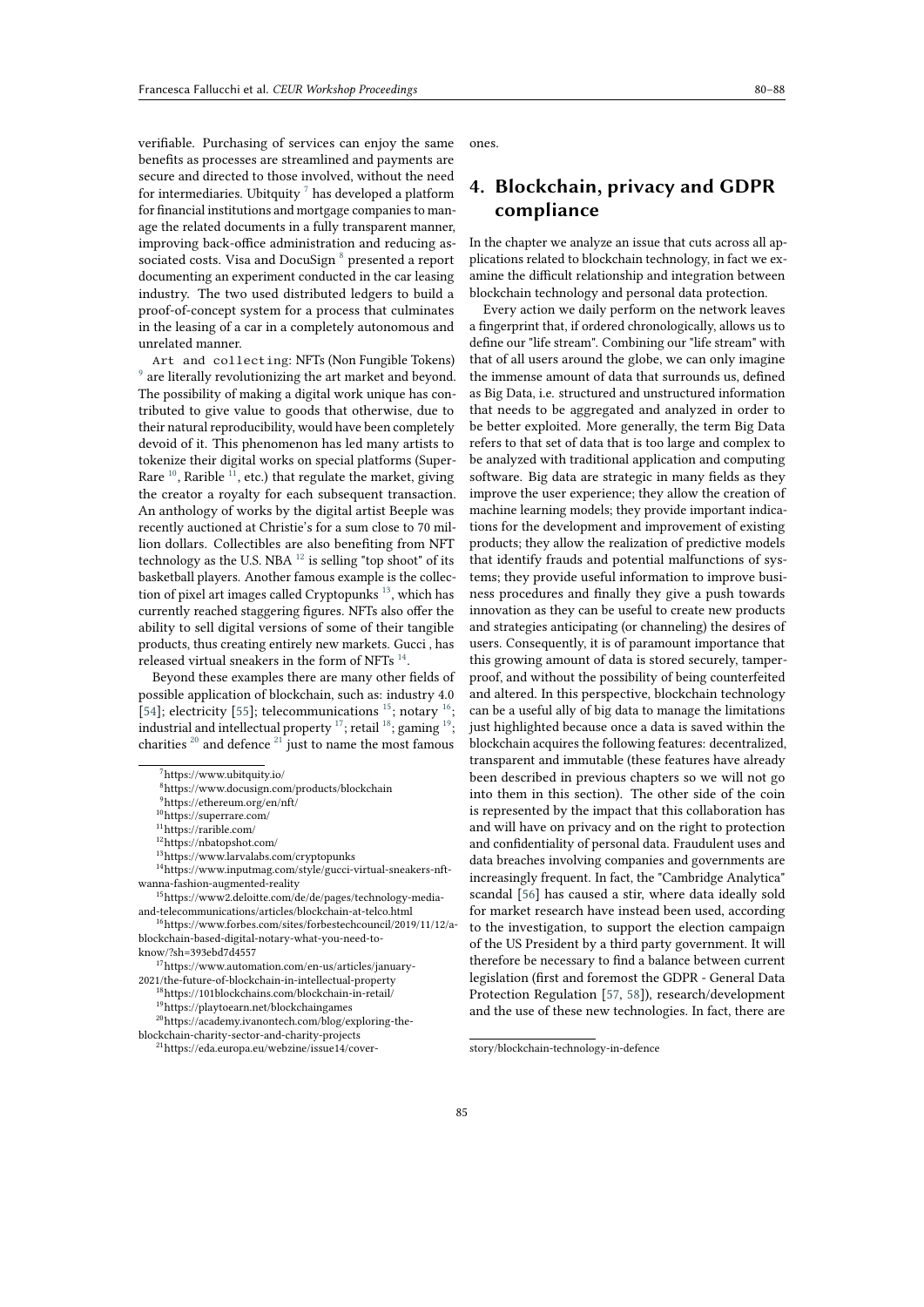some obvious frictions that it is absolutely necessary to overcome with respect to the principles of Accountability, Data Protection by Design and Data Minimization, in order to make the use of these technologies compliant with European legislation. The European Parliament, having taken note of these and other doubts, has realized an important study [\[59\]](#page-8-20), in which it suggests three policies to make blockchain projects compatible with the mandatory regulation: the interpretative regulatory orientation; the creation of conduct codes and sectorial certification systems; the promotion of multidisciplinary research [\[60\]](#page-8-21). Unfortunately, these indications are not yet sufficient to protect technology choices from the "sword of Damocles" represented by the GDPR, so further analysis and insights are needed, very often dropped into the individual use case. Therefore, possible solutions to specific use cases will be the subject of further research.

## **5. Conclusion and future works**

The rapid evolution of technology and the challenges that the future poses require us to adopt increasingly cutting-edge and up-to-date technological tools. In this perspective, blockchain technology is revolutionizing countless areas of our daily lives. In this article, we initially presented what are the benefits of using blockchain; subsequently, we presented a non-exhaustive list on the state of the art and use of blockchain technology in many application fields. Like all new technologies that try to become mature, blockchain now faces the challenges of integration and coexistence with mandatory regulations. The GDPR has strengthened the protection of our personal data, profoundly changing the way organizations manage the collection, storage and transmission of personal information. Therefore, blockchain must also necessarily comply with these indications and while on one hand, it can be a tool that provides significant benefit in terms of security, reliability, transparency and immutability, on the other it has aspects that create friction and possible compliance issues. Therefore, future studies will be geared towards finding solution elements that integrate and make blockchain technology compatible with the laws of the state, especially with regard to the protection of personal data.

## **References**

- [1] World Bank, Distributed ledger technology (dlt) and blockchain, [https://documents1.worldbank.](https://documents1.worldbank.org/curated/en/177911513714062215/pdf/122140\ -WP-PUBLIC-Distributed-Ledger-Technology-and-\Blockchain-Fintech-Notes.pdf) [org/curated/en/177911513714062215/pdf/122140\](https://documents1.worldbank.org/curated/en/177911513714062215/pdf/122140\ -WP-PUBLIC-Distributed-Ledger-Technology-and-\Blockchain-Fintech-Notes.pdf) [-WP-PUBLIC-Distributed-Ledger-Technology-and-](https://documents1.worldbank.org/curated/en/177911513714062215/pdf/122140\ -WP-PUBLIC-Distributed-Ledger-Technology-and-\Blockchain-Fintech-Notes.pdf)\ [Blockchain-Fintech-Notes.pdf,](https://documents1.worldbank.org/curated/en/177911513714062215/pdf/122140\ -WP-PUBLIC-Distributed-Ledger-Technology-and-\Blockchain-Fintech-Notes.pdf) 2017.
- [2] C. Napoli, G. Pappalardo, E. Tramontana, Improving files availability for bittorrent using a diffusion

model, 2014, pp. 191–196. doi:[10.1109/WETICE.](http://dx.doi.org/10.1109/WETICE.2014.65) [2014.65](http://dx.doi.org/10.1109/WETICE.2014.65).

- [3] I. Bashir, Mastering Blockchain, 2017.
- [4] C. Napoli, G. Pappalardo, E. Tramontana, A mathematical model for file fragment diffusion and a neural predictor to manage priority queues over bittorrent, International Journal of Applied Mathematics and Computer Science 26 (2016) 147–160. doi:[10.1515/amcs-2016-0010](http://dx.doi.org/10.1515/amcs-2016-0010).
- [5] The national artificial intelligence research and development strategic plan : 2019 update., National Science and Technology Council U.S., Select Committee on Artificial Intelligence, Washington, D.C, 2019.
- [6] R. Avanzato, F. Beritelli, M. Russo, S. Russo, M. Vaccaro, Yolov3-based mask and face recognition algorithm for individual protection applications, volume 2768, 2020, pp. 41–45.
- [7] F. Fallucchi, M. Coladangelo, R. Giuliano, E. William De Luca, Predicting employee attrition using machine learning techniques, Computers 9 (2020). URL: [https://www.mdpi.com/2073-431X/9/](https://www.mdpi.com/2073-431X/9/4/86) [4/86.](https://www.mdpi.com/2073-431X/9/4/86) doi:[10.3390/computers9040086](http://dx.doi.org/10.3390/computers9040086).
- [8] M. Bianchi, M. Draoli, F. Fallucchi, A. Ligi, Service level agreement constraints into processes for document classification, volume 1, 2014, p. 545–550.
- [9] L. Canese, G. C. Cardarilli, L. Di Nunzio, R. Fazzolari, D. Giardino, M. Re, S. Spanò, Multi-agent reinforcement learning: A review of challenges and applications, Applied Sciences 11 (2021) 4948.
- [10] G. Capizzi, G. Lo Sciuto, C. Napoli, E. Tramontana, A multithread nested neural network architecture to model surface plasmon polaritons propagation, Micromachines 7 (2016). URL: [https://](https://www.mdpi.com/2072-666X/7/7/110) [www.mdpi.com/2072-666X/7/7/110.](https://www.mdpi.com/2072-666X/7/7/110) doi:[10.3390/](http://dx.doi.org/10.3390/mi7070110) [mi7070110](http://dx.doi.org/10.3390/mi7070110).
- [11] S. Brusca, G. Capizzi, G. Lo Sciuto, G. Susi, A new design methodology to predict wind farm energy production by means of a spiking neural networkbased system, International Journal of Numerical Modelling-electronic Networks Devices and Fields 32 (2019).
- [12] G. Capizzi, G. Lo Sciuto, M. Woźniak, R. Damasevicius, A clustering based system for automated oil spill detection by satellite remote sensing, in: ICAISC, 2016, pp. 613–623.
- [13] G. Capizzi, G. Lo Sciuto, C. Napoli, E. Tramontana, M. Woźniak, A novel neural networks-based texture image processing algorithm for orange defects classification, Int. J. Comput. Sci. Appl. 13 (2016) 45–60.
- A. Jaber, R. bicker, Fault diagnosis of industrial robot bearings based on discrete wavelet transform and artificial neural network, International Journal of Prognostics and Health Management 7 (2016) 13.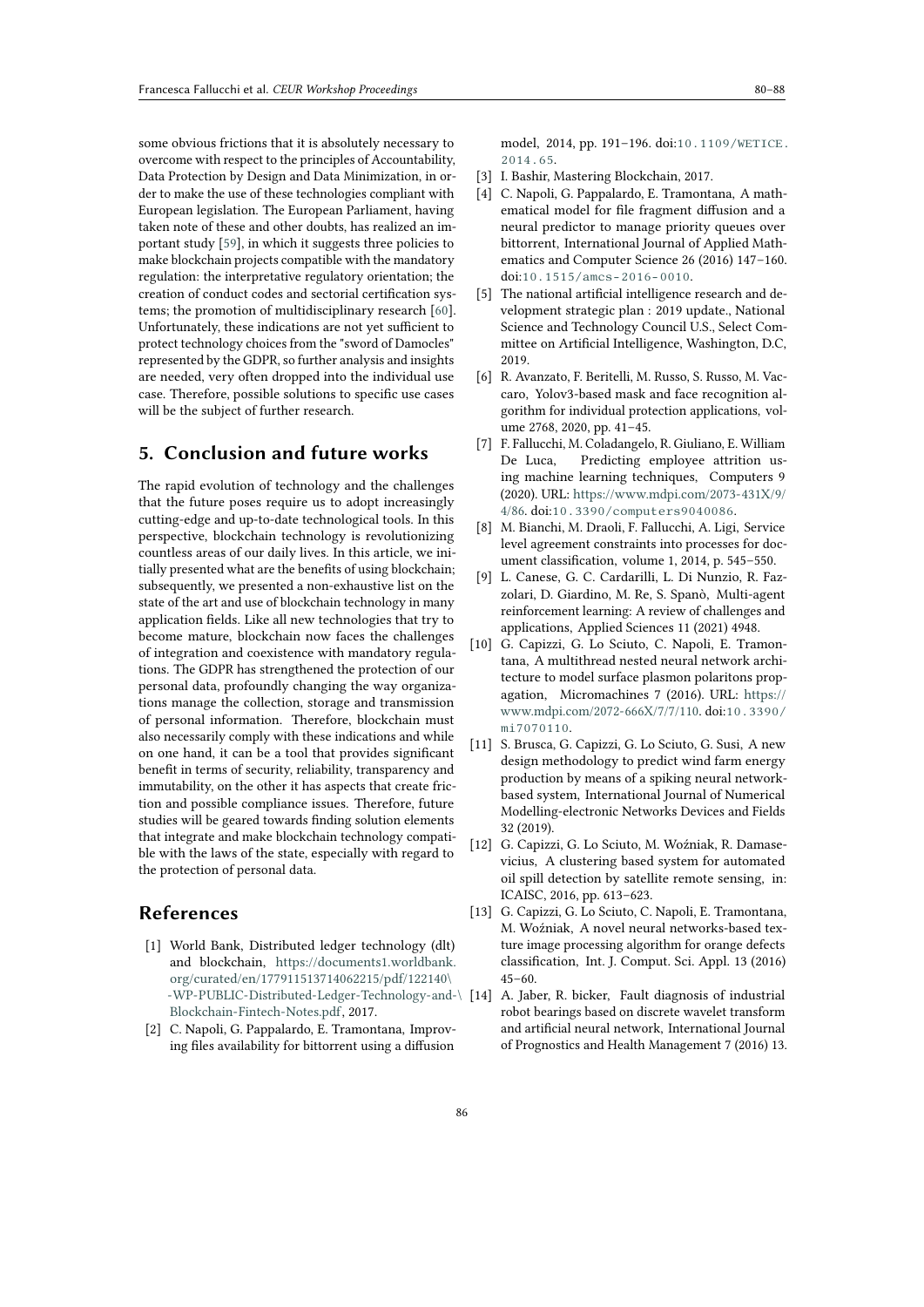doi:[10.36001/ijphm.2016.v7i2.2365](http://dx.doi.org/10.36001/ijphm.2016.v7i2.2365).

- [15] A. Jaber, A. Saleh, H. Ali, Prediction of hourly cooling energy consumption of educational buildings using artificial neural network, International Journal on Advanced Science, Engineering and Information Technology 9 (2019) 159–166. doi:[10.18517/](http://dx.doi.org/10.18517/ijaseit.9.1.7351) [ijaseit.9.1.7351](http://dx.doi.org/10.18517/ijaseit.9.1.7351).
- [16] A. Jaber, K. Muhsin Ali, Artificial neural network based fault diagnosis of a pulley-belt rotating system, International Journal on Advanced Science, Engineering and Information Technology 9 (2019) 544–551. doi:[10.18517/ijaseit.9.2.7581](http://dx.doi.org/10.18517/ijaseit.9.2.7581).
- [17] F. Fallucchi, M. Petito, E. De Luca, Analysing and Visualising Open Data Within the Data and Analytics Framework: 12th International Conference, MTSR 2018, Limassol, Cyprus, October 23-26, 2018, Revised Selected Papers, 2019, pp. 135–146. doi:[10.](http://dx.doi.org/10.1007/978-3-030-14401-2_13) [1007/978-3-030-14401-2\\_13](http://dx.doi.org/10.1007/978-3-030-14401-2_13).
- [18] E. De Luca, M. Petito, F. Fallucchi, Semantic architectures and dashboard creation processes within the data and analytics framework, International Journal of Metadata, Semantics and Ontologies 14 (2020) 1. doi:[10.1504/IJMSO.2020.10030002](http://dx.doi.org/10.1504/IJMSO.2020.10030002).
- [19] C. Napoli, G. Pappalardo, E. Tramontana, A hybrid neuro-wavelet predictor for qos control and stability, Lecture Notes in Computer Science (including subseries Lecture Notes in Artificial Intelligence and Lecture Notes in Bioinformatics) 8249 LNAI (2013) 527–538. doi:[10.1007/](http://dx.doi.org/10.1007/978-3-319-03524-6_45) [978-3-319-03524-6\\_45](http://dx.doi.org/10.1007/978-3-319-03524-6_45).
- [20] M. Petito, F. Fallucchi, E. De Luca, Create Dashboards and Data Story with the Data & Analytics Frameworks, 2019, pp. 272–283. doi:[10.1007/](http://dx.doi.org/10.1007/978-3-030-36599-8_24) [978-3-030-36599-8\\_24](http://dx.doi.org/10.1007/978-3-030-36599-8_24).
- [21] F. Fallucchi, R. Di Stabile, E. Purificato, R. Giuliano, E. W. De Luca, Enriching videos with automatic place recognition in google maps, Multimedia Tools and Applications (2021). URL: [https://doi.org/10.1007/s11042-021-11253-9.](https://doi.org/10.1007/s11042-021-11253-9) doi:[10.](http://dx.doi.org/10.1007/s11042-021-11253-9) [1007/s11042-021-11253-9](http://dx.doi.org/10.1007/s11042-021-11253-9).
- [22] G. M. Bianco, R. Giuliano, G. Marrocco, F. Mazzenga, A. Mejia-Aguilar, Lora system for search and rescue: Path-loss models and procedures in mountain scenarios, IEEE Internet of Things Journal 8 (2021) 1985–1999. doi:[10.1109/JIOT.2020.3017044](http://dx.doi.org/10.1109/JIOT.2020.3017044).
- [23] Secure and transparent location data, [https://foam.](https://foam.space/) [space/,](https://foam.space/) 2021. Accessed: 2021-07-26.
- [24] F. Bonanno, G. Capizzi, G. Sciuto, C. Napoli, G. Pappalardo, E. Tramontana, A novel cloud-distributed toolbox for optimal energy dispatch management from renewables in igss by using wrnn predictors and gpu parallel solutions, 2014, pp. 1077–1084. doi:[10.1109/SPEEDAM.2014.6872127](http://dx.doi.org/10.1109/SPEEDAM.2014.6872127).
- [25] R. Hentschel, K. Bley, H. Schön, Shifting microenterprises into the cloud: Guidelines for cloud ser-

vice providers, 2021. doi:[10.24251/HICSS.2021.](http://dx.doi.org/10.24251/HICSS.2021.575) [575](http://dx.doi.org/10.24251/HICSS.2021.575).

- [26] G. Borowik, M. Woźniak, A. Fornaia, R. Giunta, C. Napoli, G. Pappalardo, E. Tramontana, A software architecture assisting workflow executions on cloud resources, International Journal of Electronics and Telecommunications 61 (2015) 17–23. doi:[10.1515/eletel-2015-0002](http://dx.doi.org/10.1515/eletel-2015-0002).
- [27] Press office, U.s. advances quantum computers to tackle global challenges, 2020. URL: [https://ge.usembassy.gov/u-s-advances-\](https://ge.usembassy.gov/u-s-advances-\quantum-computers-to-tackle-global-challenges/) [quantum-computers-to-tackle-global-challenges/.](https://ge.usembassy.gov/u-s-advances-\quantum-computers-to-tackle-global-challenges/)
- [28] Press office, A digital economy and society powered by high-performance computing, 2021. URL: [https://digital-strategy.ec.europa.eu/en/library/](https://digital-strategy.ec.europa.eu/en/library/digital-economy-and-society-powered-high-\performance-computing-brochure) [digital-economy-and-society-powered-high-\](https://digital-strategy.ec.europa.eu/en/library/digital-economy-and-society-powered-high-\performance-computing-brochure) [performance-computing-brochure.](https://digital-strategy.ec.europa.eu/en/library/digital-economy-and-society-powered-high-\performance-computing-brochure)
- [29] A. Mann, Starlink: Spacex's satellite internet project, [https://www.space.com/](https://www.space.com/spacex-starlink-satellites.html) [spacex-starlink-satellites.html,](https://www.space.com/spacex-starlink-satellites.html) 2021. Accessed: 2021-07-26.
- [30] F. Mazzenga, R. Giuliano, A. Neri, F. Rispoli, Integrated public mobile radio networks/satellite for future railway communications, IEEE Wireless Communications 24 (2017) 90–97. doi:[10.1109/](http://dx.doi.org/10.1109/MWC.2016.1500266WC) [MWC.2016.1500266WC](http://dx.doi.org/10.1109/MWC.2016.1500266WC).
- [31] Internet from space, [https://www.swp-berlin.](https://www.swp-berlin.org/publications/products/research_papers/2021RP03_InternetFromSpace.pdf) [org/publications/products/research\\_papers/](https://www.swp-berlin.org/publications/products/research_papers/2021RP03_InternetFromSpace.pdf) [2021RP03\\_InternetFromSpace.pdf,](https://www.swp-berlin.org/publications/products/research_papers/2021RP03_InternetFromSpace.pdf) 2021. Accessed: 2021-07-26.
- <span id="page-7-1"></span>[32] S. Nakamoto, Bitcoin: A peer-to-peer electronic cash system, [https://bitcoin.org/bitcoin.pdf,](https://bitcoin.org/bitcoin.pdf) 2008.
- [33] Press office, Blockchain 2021, a che punto siamo? numeri e tendenze di un mercato più maturo, 2021. URL: [https://www.insuranceup.it/it/scenari/](https://www.insuranceup.it/it/scenari/blockchain-2021-a-che-punto-siamo-numeri\-e-tendenze-di-un-mercato-piu-maturo/) [blockchain-2021-a-che-punto-siamo-numeri\](https://www.insuranceup.it/it/scenari/blockchain-2021-a-che-punto-siamo-numeri\-e-tendenze-di-un-mercato-piu-maturo/) [-e-tendenze-di-un-mercato-piu-maturo/.](https://www.insuranceup.it/it/scenari/blockchain-2021-a-che-punto-siamo-numeri\-e-tendenze-di-un-mercato-piu-maturo/)
- <span id="page-7-0"></span>[34] A. S. Tanenbaum, M. van Steen, Distributed Systems: Principles and Paradigms, 2 ed., Pearson Prentice Hall, Upper Saddle River, NJ, 2007.
- <span id="page-7-2"></span>[35] M. O'Dair, Blockchain: The Internet of Value, Springer International Publishing, Cham, 2019, pp. 15–30. URL: [https://doi.org/10.1007/978-3-030-00190-2\\_2.](https://doi.org/10.1007/978-3-030-00190-2_2) doi:[10.1007/978-3-030-00190-2\\_2](http://dx.doi.org/10.1007/978-3-030-00190-2_2).
- <span id="page-7-3"></span>[36] V. Buterin, Ethereum: A next-generation smart contract and decentralized application platform, [https:](https://github.com/ethereum/wiki/wiki/White-Paper) [//github.com/ethereum/wiki/wiki/White-Paper,](https://github.com/ethereum/wiki/wiki/White-Paper) 2013.
- <span id="page-7-4"></span>[37] G. Wood, Ethereum: a secure decentralised generalised transaction ledger, [http://gavwood.com/](http://gavwood.com/paper.pdf) [paper.pdf,](http://gavwood.com/paper.pdf) 2014.
- <span id="page-7-5"></span>[38] N. Szabo, Smart contracts, [https://www.fon.](https://www.fon.hum.uva.nl/rob/Courses/InformationInSpeech/CDROM/Literature/LOTwinterschool2006/szabo.best.vwh.net/smart.contracts.html) [hum.uva.nl/rob/Courses/InformationInSpeech/](https://www.fon.hum.uva.nl/rob/Courses/InformationInSpeech/CDROM/Literature/LOTwinterschool2006/szabo.best.vwh.net/smart.contracts.html) [CDROM/Literature/LOTwinterschool2006/szabo.](https://www.fon.hum.uva.nl/rob/Courses/InformationInSpeech/CDROM/Literature/LOTwinterschool2006/szabo.best.vwh.net/smart.contracts.html)